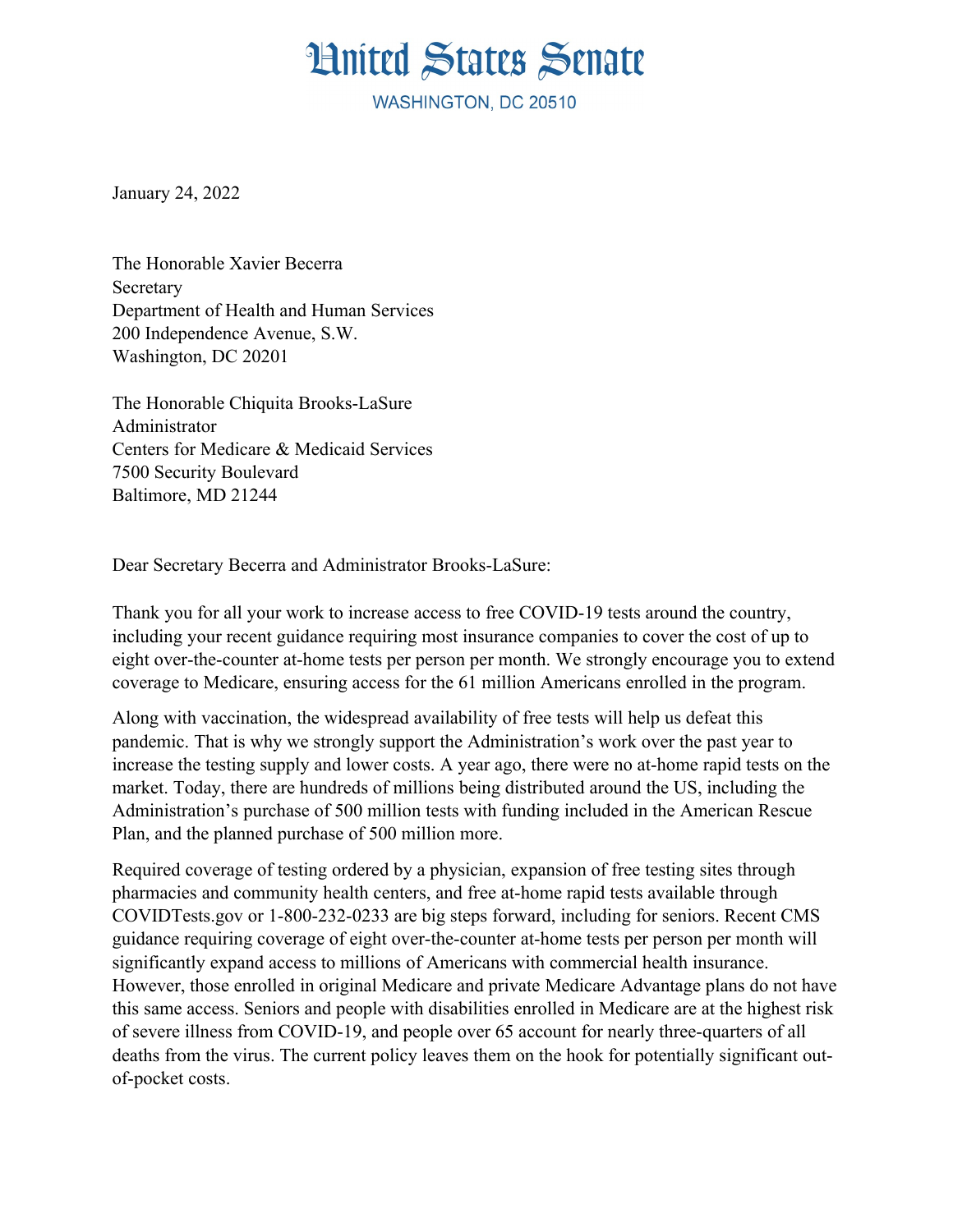We share your commitment to making sure Medicare enrollees receive the highest quality health care, including access to free at-home rapid COVID-19 testing, and look forward to working with you to address this issue.

Sincerely,

ersi

Debbie Stabenow United States Senator

Jack Reed United States Senator

Tammy Orckworth

United States Senator

Cardin  $\epsilon$ 

Benjamin L. Cardin United States Senator

Shirred Brown

Sherrod Brown United States Senator

ichard Dumest

Richard Blumenthal United States Senator

Sheldon Whitehouse United States Senator

Robert Menendez United States Senator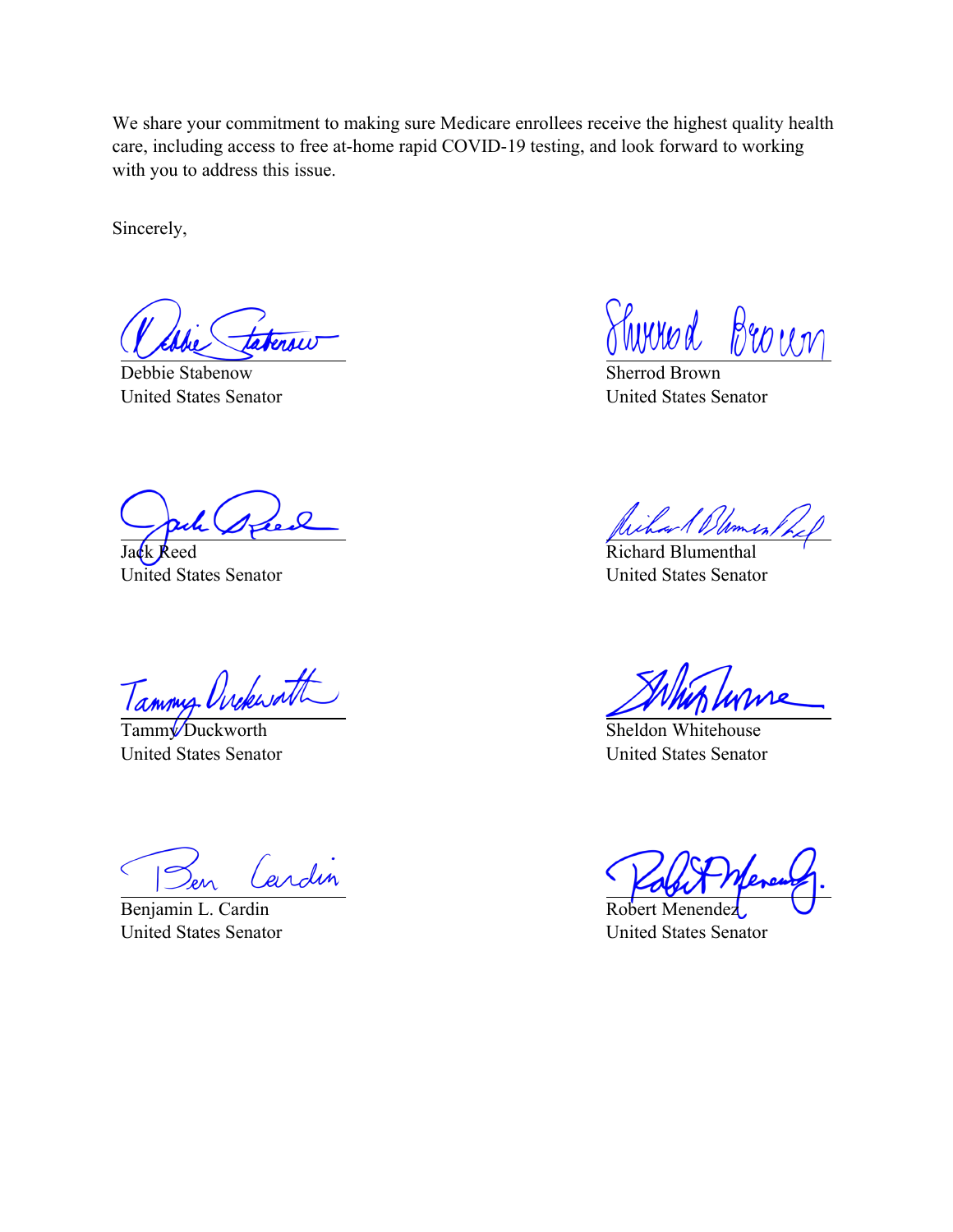Michael F. Bennet United States Senator

Tunand Hambers

Bernard Sanders United States Senator

Chris Van Hollen United States Senator

Kirsten Gillibrand

United States Senator

Vigaleta

Elizabeth Warren United States Senator

G Core

Robert P. Casey, Jr. United States Senator

Angus S. King, United States Senator

Maggie Hassan

United States Senator

Work R Wines

United States Senator

 $\overline{\dot{a}}$ 

Tina Smith United States Senator